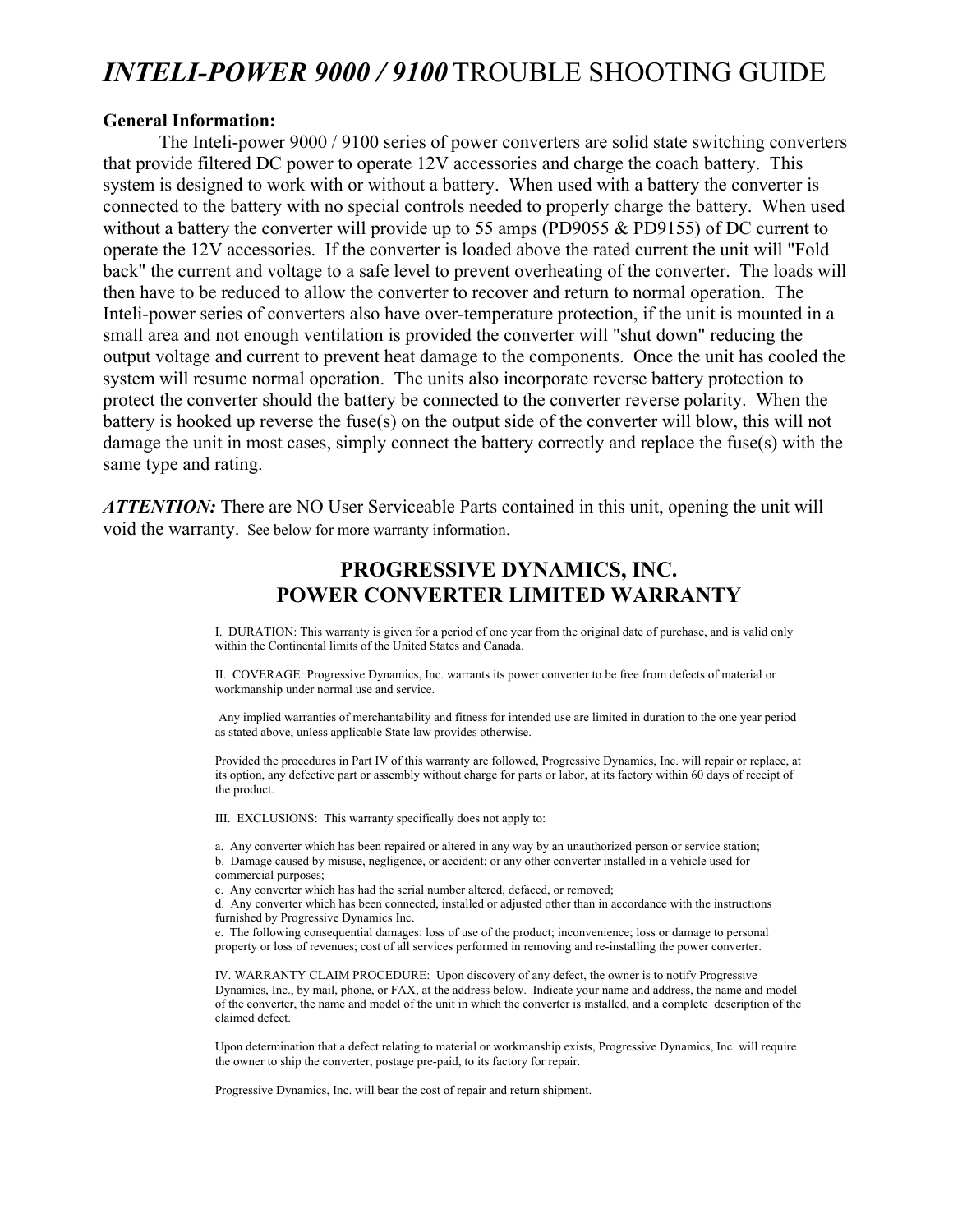# *INTELI-POWER 9000 / 9100* TROUBLE SHOOTING GUIDE

#### **Operation Summary:**

 The output characteristics of these converters is based on a point and slope feedback system. The trickle voltage point is set by an internal reference and the slope is set such that the output voltage remains very flat to 90% of full capacity giving optimum performance.

The output voltage is monitored and maintained by comparing it to the internal reference voltage and generating a difference signal. Operation is such that output current is reduced to the trickle level when the output voltage equals the reference voltage (difference signal is zero). This is a highly stable reference but with all the associated component tolerance, the nominal output voltage is  $13.6$  volts  $+/- 3\%$ .

We have very carefully chose 13.6 as our nominal output voltage. The industry as a whole seems to lack any guideline on a nominal charge voltage. We have seen variations in nominal output level of 13.2 to 14.0 volts. We are very aware of problems with excessive gassing of batteries with the old style linear converter set at the higher output levels. Some battery suppliers even require the nominal charge voltage to be at the lower limits to prevent excessive gassing. Because of the output nature of these older style chargers, this may have been necessary. With the Inteli-Power 9000 / 9100 line of switcher converter, the low ripple output allows higher charging voltages without the excess gassing. We have performed numerous tests to that end. This higher nominal output allows quicker charge times and will accomplish a more complete conversion of the lead sulfate ions back to sulfuric acid and water without the worry of excessive gassing.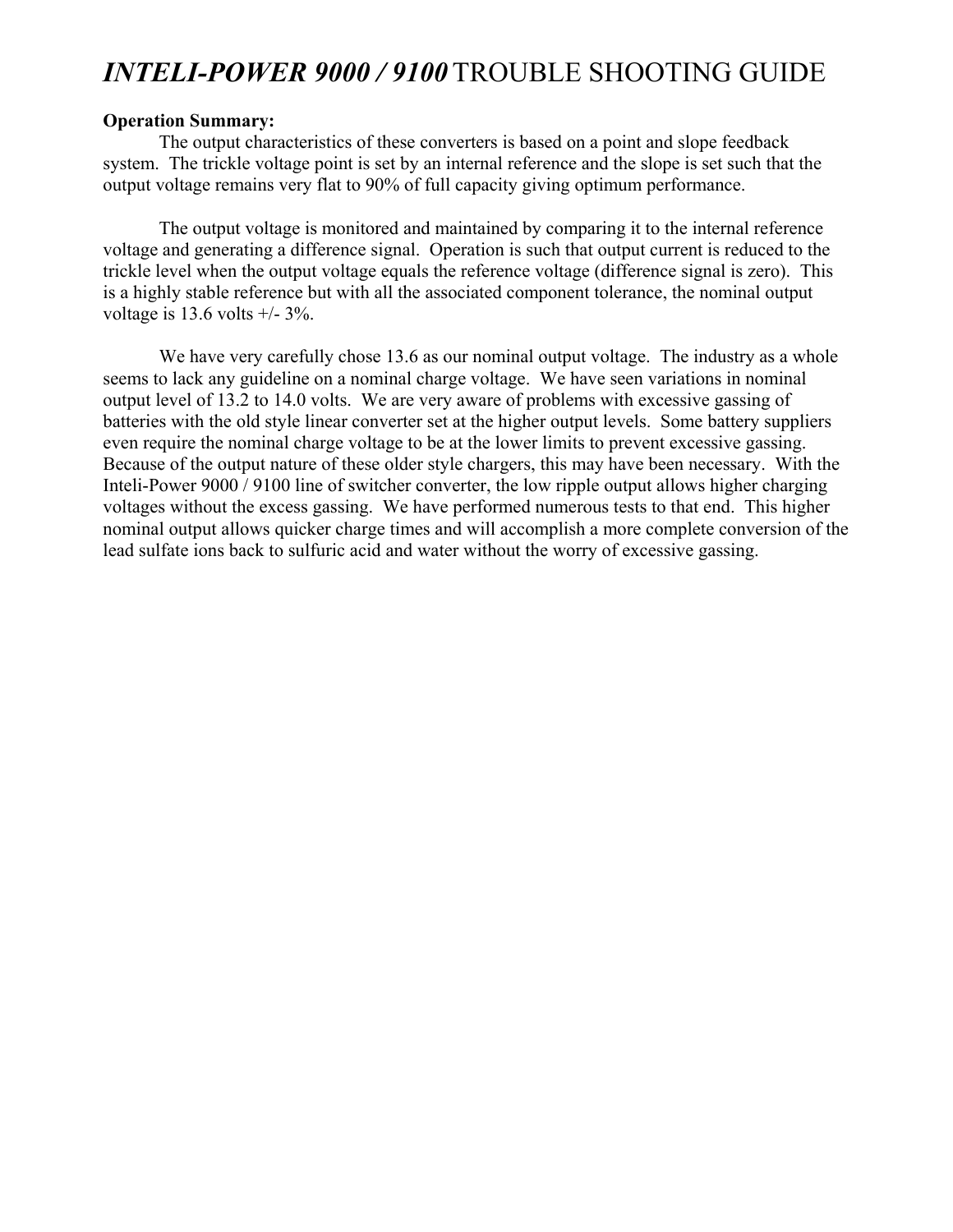## *INTELI-POWER 9000 / 9100* TROUBLE SHOOTING FLOW CHART

This flow chart is intended to assist a technician in trouble shooting the INTELI-POWER 9000 and 9100 series of 12v power converters. When trouble shooting a 9100 series converter with a TCMS interface, remove any accesory plugged into the TCMS interface before performing the following tests.